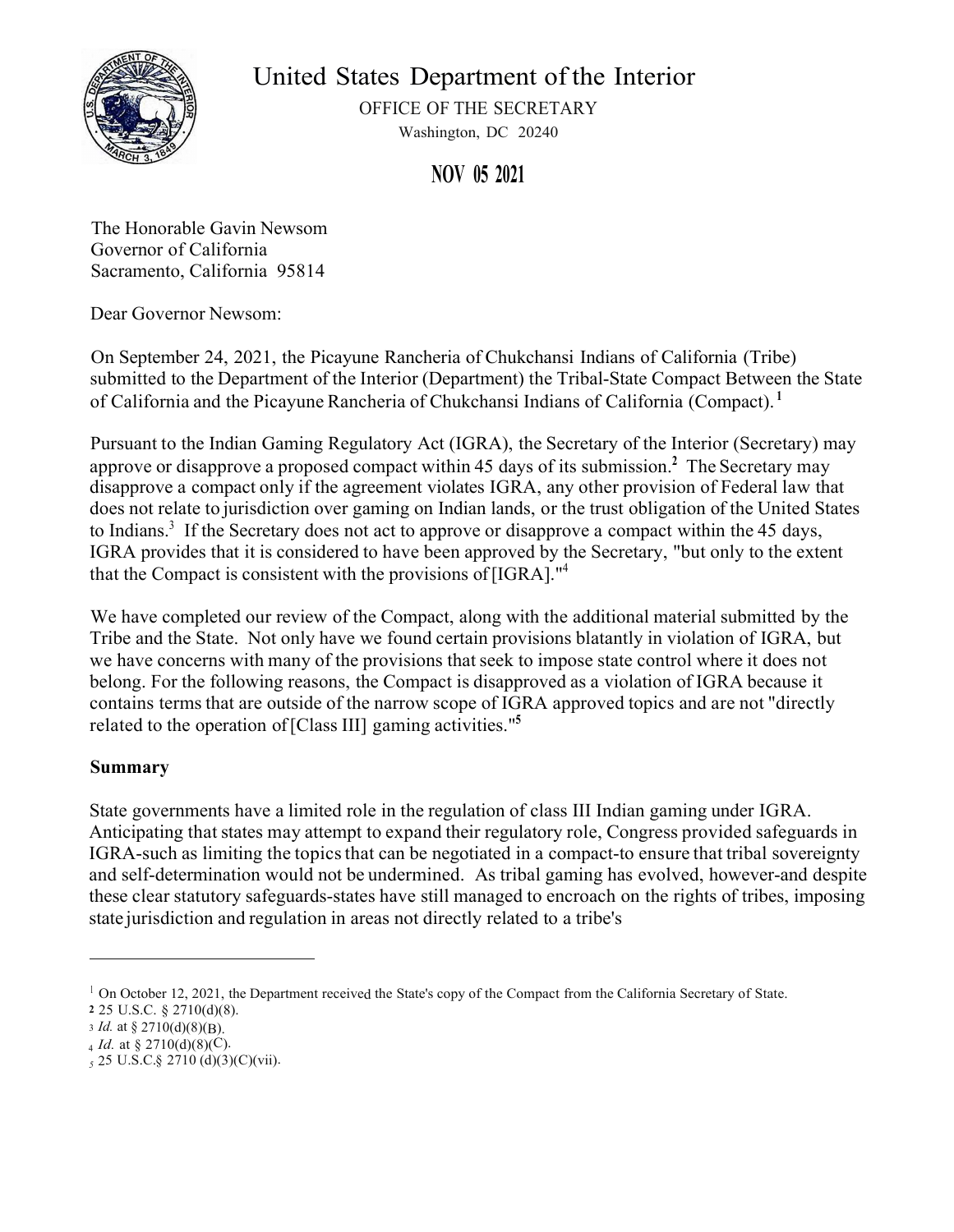gaming operation. Moreover, states and tribes have even worked in tandem to limit the rights of other tribes in regards to potential gaming operations. We have serious concerns with this type of state encroachment and infringement on tribal sovereignty. While we cannot change decisions in the past, moving forward, we seek to ensure that compacts are negotiated strictly in accordance with IGRA and do not unintentionally or intentionally undermine tribal sovereignty.

# **Background**

The Tribe has been gaming under a compact negotiated in 1999 (1999 Compact), approved by the Secretary, and published in the Federal Register in 2000, together with identical compacts approved at the same time for over 50 other tribes in California. Tribal gaming in California has grown substantially since that time, and it is now the largest gaming market in the United States. But while the Tribe's Class III gaming operations have grown only modestly since the Secretary approved the 1999 Compact, the Compact submitted to us today significantly expands upon the 1999 Compact's scope of provisions. For purposes of this decision, notable provisions from the 1999 Compact and the Compact are summarized below.

# *1999 Compact Provisions*

Section 10.8 of the 1999 Compact, "Off-Reservation Environmental Impacts," provided that at least "90 days prior to the commencement of a Project ...the Tribe shall adopt an ordinance providing for the preparation, circulation, and consideration by the Tribe of environmental impacts reports concerning potential off-reservation environmental impacts of any and all Projects to be commenced on or after the effective date of this Compact.<sup>16</sup> The 1999 Compact obligated the Tribe "to make a good faith effort to incorporate the policies and purposes of the National Environmental Policy Act [NEPA] and the California Environmental Quality Act [CEQA] consistent with the Tribe's governmental interests."<sup>7</sup>

Section 10.8.1 of the 1999 Compact defined the term "Project" as "any expansion or any significant renovation or modification of an existing Gaming Facility, or any significant excavation, construction, or development associated with the Tribe's Gaming Facility or proposed Gaming Facility."<sup>8</sup> The term "environmental impact reports" was defined by the 1999 Compact as "any environmental assessment, environmental impact report, or environmental impact statement, as the case may be."<sup>9</sup>

**<sup>6</sup>**1999 Compact§ 10.8.1.

*<sup>7</sup>Id.*  **<sup>8</sup>**1999 Compact§ 10.8.2(a)(2)(c).

**<sup>9</sup>***Id.*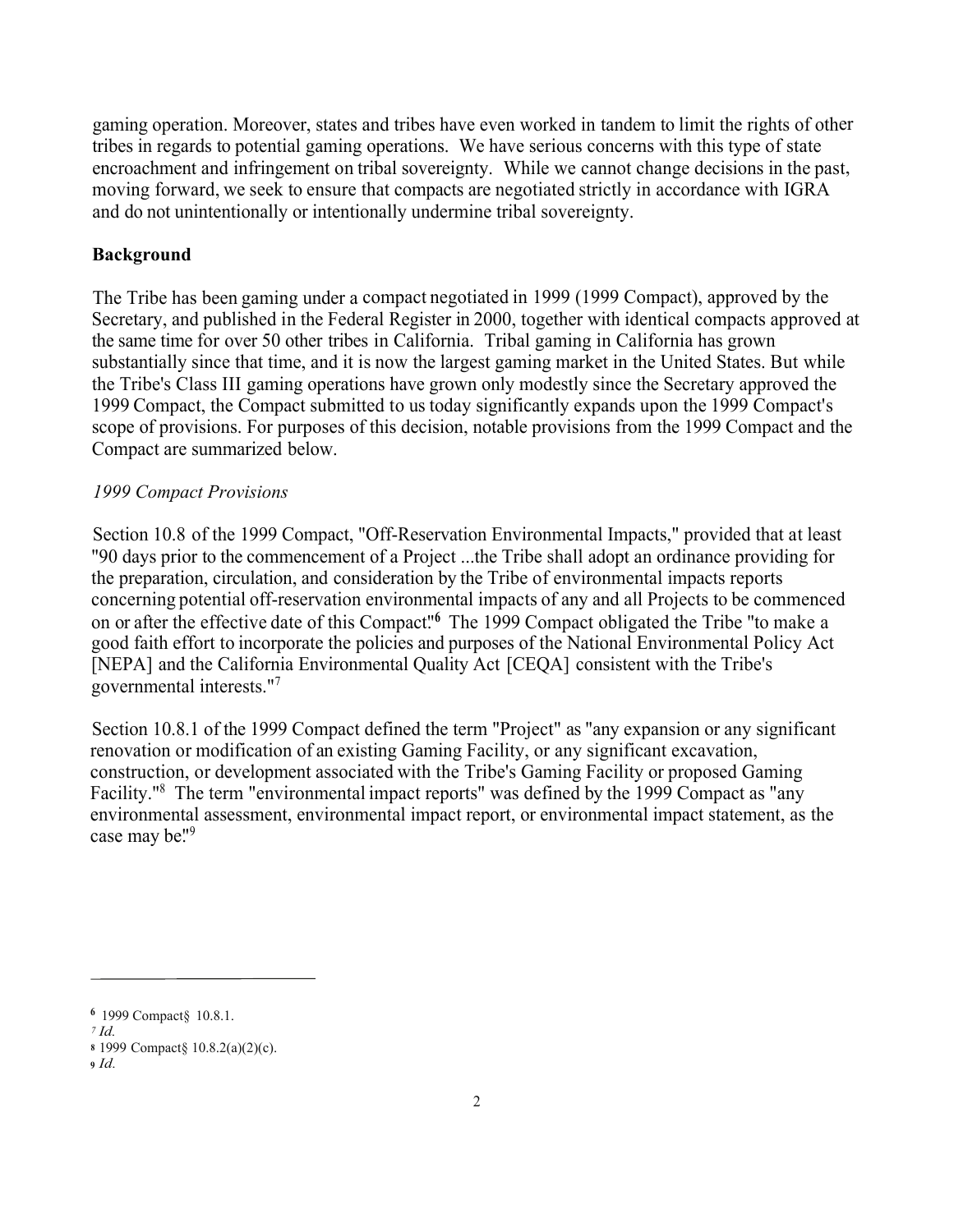The term "Gaming Facility" was defined as:

... any building in which Class III gaming activities or gaming operations occur or in which the business records receipts or other funds ofthe gaming operation are maintained but excluding offsite facilities primarily dedicated to storage ofthose records and financial institutions) and all rooms, buildings and areas including parking lots and walkways, a principal purpose of which is to serve the activities of the Gaming Operation, provided that nothing herein prevents the conduct of Class II gaming (as defined under IGRA) therein. 1999 Compact § 2.8

The 1999 Compact defined the term "Gaming Operation" as the "the business that offers and operates Class III Gaming Activities, whether exclusively or otherwise."<sup>10</sup> The term "Gaming Activities" was defined as "the Class III gaming activities authorized under this Gaming Compact."<sup>11</sup>

Under the 1999 Compact, the Tribe was required to "inform the public ofthe planned Project," "take appropriate actions to determine whether the project will have any adverse impacts on the off-Reservation environment," and "receive and respond to comments by submitting all environmental impact reports" to the State's Office of Planning and Research and the county board of supervisors for public distribution."<sup>12</sup> Next, the 1999 Compact required consultation with the county board of supervisors or city council, as applicable, and "meet[ing] with them to discuss mitigation ofsignificant adverse off-Reservation impacts," as well "meet[ing] with and provid[ing] an opportunity for comment by those members ofthe public residing off-Reservation within the vicinity ofthe Gaming Facility such as might be adversely affected by the proposed Project."<sup>13</sup>

After commencing a Project, the 1999 Compact required the Tribe to "keep the [local governing body] and potentially affected members ofthe public apprized [sic] ofthe project's progress," together with making "good faith efforts to mitigate any and all significant adverse off-Reservation environmental impacts." $14$ 

# *2021 Compact Provisions*

The Compact significantly expands the 1999 Compact's "Off-Reservation Environmental Impacts" provisions. <sup>15</sup> Under Section 11, the Tribe is not permitted to commence any construction projects until it meets all environmental review and dispute resolution procedures. <sup>16</sup> That section further requires

**<sup>10</sup>***Id.* at § 2.7.

II *Id.* at § 2.4.

**<sup>12</sup>***Id.* at §§ 10.8.2(a)(l-3).

**<sup>13</sup>***Id.* §§ 10.8.2(a)(4-5). **<sup>14</sup>***Id.* at §§ 10.8.2(b)(l-2).

<sup>15</sup>Compactat72-103.

<sup>16</sup>*Id. §* I 1.1.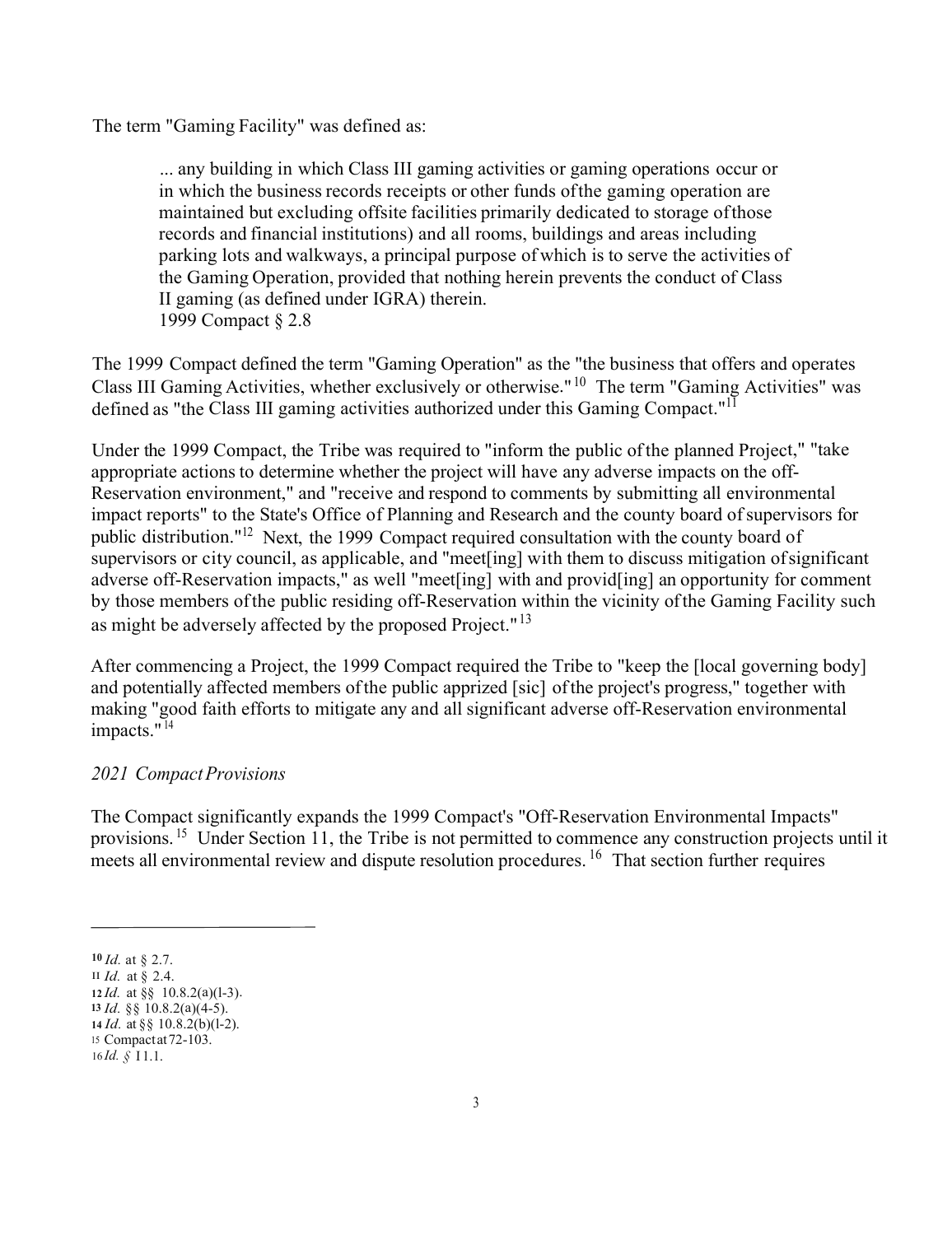that the Tribe either prepare a Tribal Environmental Impact Document (TEID) or a Tribal Environmental Impact Report (TEIR), unless a Categorical Exemption applies.<sup>17</sup>

The Compact also requires the Tribe "to adopt an ordinance incorporating the processes and procedures required under section 11.0 (Tribal Environmental Protection Ordinance)" ([TEPO\).](https://TEPO).18)<sup>18</sup> The TEPO incorporates NEPA and CEQA policies and purposes and requires the Tribe to not only submit a TEPO to the State, but should the State disagree with any aspect of it, the Tribe must participate in dispute resolution procedures. <sup>19</sup>

The Compact also expands the 1999 Compact's definition of "Project" to:

... (i) the construction of a new Gaming Facility, (ii) a renovation, expansion or modification of an existing Gaming Facility, or (iii) *other activity involving a physical change to the reservation environment,* provided the principal purpose of which is directly related to the activities of the Gaming Operation, and any one of which may cause a Significant Effect on the Off-Reservation Environment. For purposes of this definition, section 11.0, and Appendix B, "reservation" refers to the Tribe's Indian lands within the meaning of IGRA or lands otherwise held in trust for the Tribe or its citizens by the United States.

The Compact defines "Gaming Facility" as:

... any building in which Gaming Activities or any Gaming Operations occur, or in which the business records, receipts, or other funds of the Gaming Operation are maintained (but excluding off-site facilities primarily dedicated to storage of those records, and financial institutions), which may include parking lots, walkways, rooms, buildings, and areas that provide amenities to Gaming Activity patrons, if and only if, the principal purpose of which is to serve the activities of the Gaming Operation and Facility rather than providing the Gaming Operation with an incidental benefit, provided that nothing herein prevents the conduct of class II gaming (as defined under IGRA) therein. Compact § 2.13

The term "Gaming Operation" is defined as "the business enterprise that offers and operates Gaming Activities, whether exclusively or otherwise, but does not include the Tribe's governmental or other business activities unrelated to the operation of the Gaming Facility."<sup>20</sup>

<sup>&</sup>lt;sup>17</sup> *Id.* at §§ 11.l(a-b) and 11.4(a). The Tribe currently operates over 350 Gaming Devices and would fall under the TEIR requirements.

<sup>18</sup> Compact § 11.2.

<sup>19</sup> *Id.*

<sup>20</sup> *Id.* at § 2.14.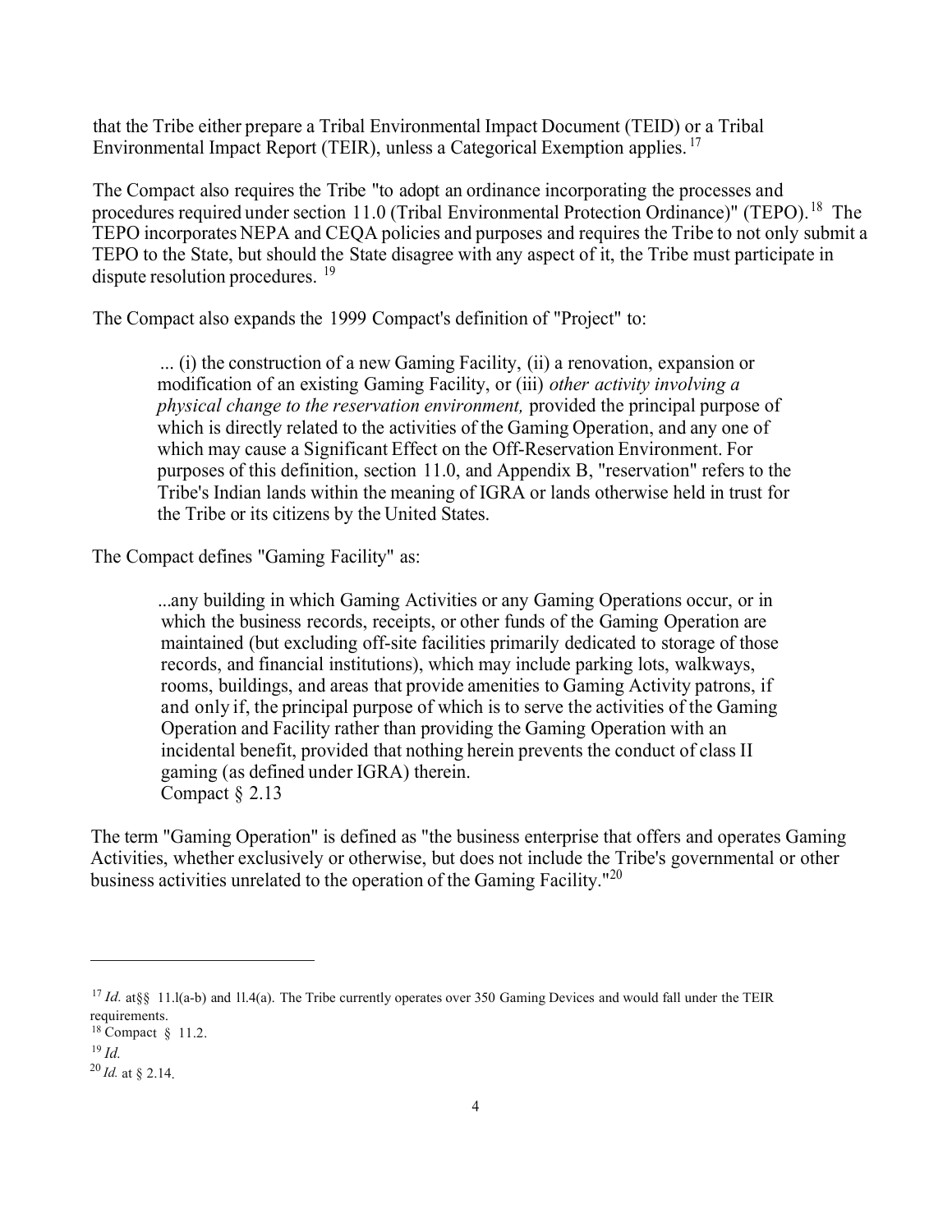The Compact now includes a definition for the term "Interested Persons," which means "(i) all local, state, and federal agencies, which, if a Project were not taking place on Indian lands, would have responsibility for approving the Project or would exercise authority over the natural resources that may be affected by the Project, (ii) any incorporated city within six (6) miles of the Project, and (iii) persons, groups, or agencies that request in writing a notice of preparation of a draft tribal environmental impact report described in section 11.0, or have commented on the Project in writing to the Tribe or the County where those comments were provided to the Tribe."<sup>21</sup>

"Significant Effect(s) on the Off-Reservation Environment" means a substantial or potentially substantial adverse change, in any of the physical conditions of the off-reservation environment caused by the Project, including land, air, water, minerals, flora, fauna, ambient noise, cultural areas and objects of historic, cultural or aesthetic significance."<sup>22</sup>

Unless the Tribe determines that Categorical Exemption applies to the Project, a determination that is subject to challenge by the State up to and including binding arbitration, the Compact provides for an extraordinarily detailed process akin to CEQA that Tribe must follow before commencing construction or renovation of a Gaming Facility.<sup>23</sup> This process includes requiring the Tribe to generate detailed environmental reports, prepare studies, and issue declarations of a Project's impacts, even if such impacts are not remotely related to its gaming activities.<sup>24</sup> The Compact also requires the Tribe to participate in meet and confers with Interested Persons, including entities well beyond the 1999 Compact's limitation to public and local government. Should the Tribe be unable to resolve differences with all of these parties, it may ultimately have to participate in dispute resolution procedures. If the Tribe determines that "Significant Effects on the Off-Reservation Environment of a Project cannot be mitigated to a level of insignificance, the Tribe shall proceed to prepare [ a TEIR. ]<sup>"25</sup> Alternatively, a TEIR "will be required where there is substantial evidence of physical changes to the surrounding environment, including aesthetic impacts to the community character of the environment."<sup>26</sup> The TIER provisions mandate issuance of a Tribal Mitigation Plan, including intergovernmental agreements. "27

Finally, the Tribe shall not commence a Project until the local government and, if required, a Caltrans intergovernmental agreement, respectively, are executed by the parties or until any dispute related to the intergovernmental agreements is resolved, up to and including binding arbitration between the Tribe and either the local government or Caltrans, as applicable.<sup>28</sup>

26 *Id.* at § 11.5(h).

<sup>21</sup> *Id.* at § 2.20.

**<sup>22</sup>***Id.* at § 2.27.

<sup>23</sup>*See generally* Compact at, but not limited to, §§ 11.4 through 11.7 and §§ 11.11 through 11.15.

**<sup>24</sup>** Compact § 11.5.

<sup>25</sup>*Id.* at § 11.5 (g); the Tribe currently operates more than 349 Gaming Devices and the TEIR provisions would apply. *See supra* at n.17.

**<sup>27</sup>** *Id.* at § 11.15(c).

<sup>28</sup> *Id.* §§ 11.15(f) and 11.16.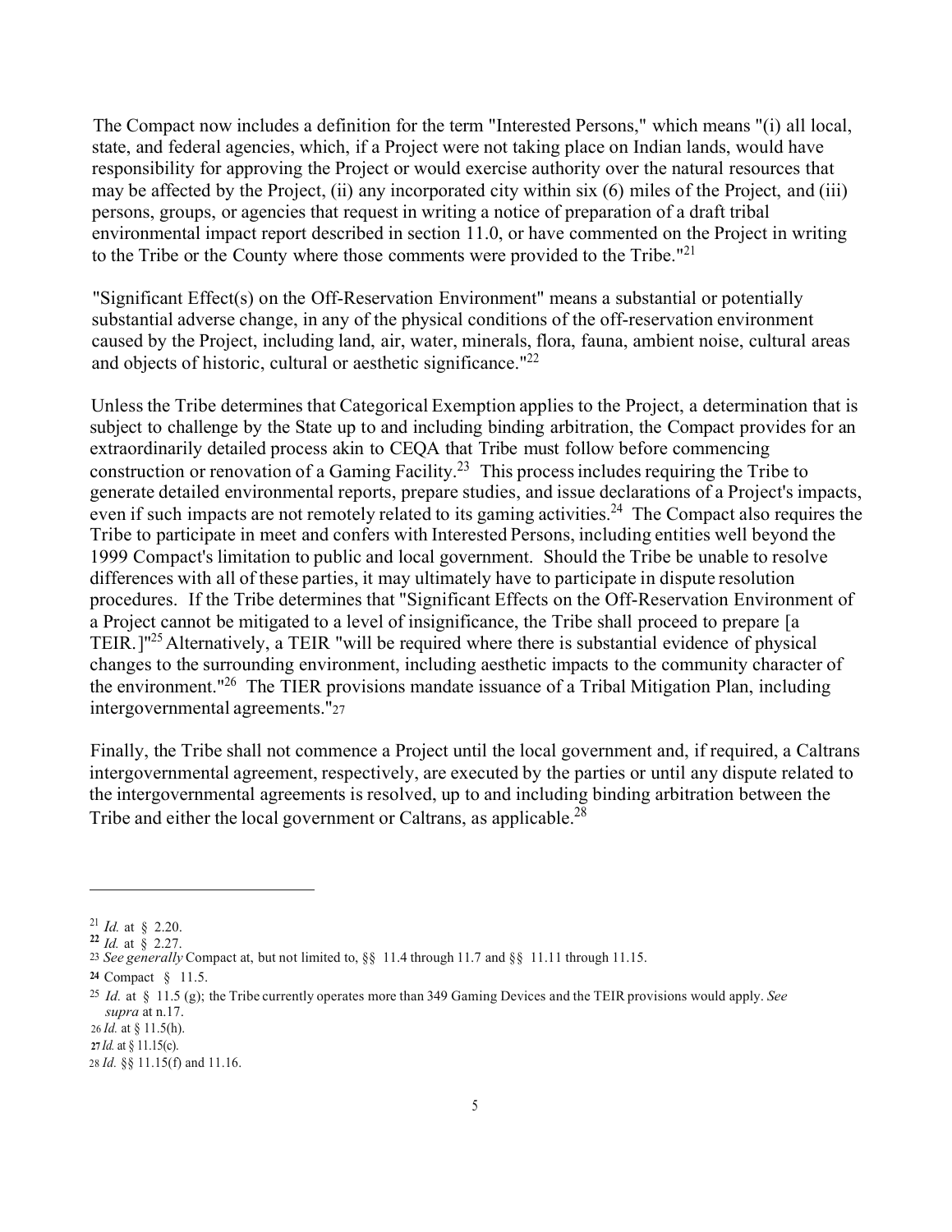### **Analysis**

#### **Permissible Subjects of Compact Negotiation**

The Compact contains several notable provisions that exceed the limitations on compact negotiations prescribed by Congress in IGRA. In 1987, the United States Supreme Court issued its decision in *California v. Cabazon Band of Mission Indians,* which affirmed the right of tribesto conduct gaming activities on their Indian lands in states where those activities were not prohibited under a criminal [statute.29](https://statute.29) The following year Congress enacted IGRA largely in response to the *Cabazon* decision, and declared that "Indian tribes have the exclusive right to regulate gaming activity on Indian lands if the gaming activity is not specifically prohibited by Federal law and is conducted within a State which does not, as a matter of criminal law and public policy, prohibit such gaming activity."<sup>30</sup> The IGRA established a statutory scheme that limited tribal gaming and sought to balance tribal, state, and Federal interests in regulating gaming activities on Indian lands. To ensure an appropriate balance between tribal and state interests, Congress limited the subjects over which tribes and states could negotiate in a class III gaming compact. Pursuant to IGRA, a tribal-state compact may include provisions relating to:

(i)the application of the criminal and civil laws and regulations ofthe Indian tribe orthe State that are directly related to, and necessary for the licensing and regulation of such activity;

(ii) the allocation ofcriminal and civil jurisdiction between the State and the Indian tribe necessary forthe enforcement ofsuch laws and regulations;

(iii) the assessment by the State ofsuch activitiesin such amounts as are necessary to defray the costs of regulating such activity;

(iv) taxation by the Indian tribe of such activity in amounts comparable to amounts assessed by the State for comparable activities'

(v) remedies for breach of contract:

(vi) standards for the operation of such activity and maintenance of the gaming facility, including licensing; and

(vii) any other subjects that are *directly related to the operation of gaming activities.*

25 U.S.C. § 2710(d)(3)(C) (emphasis added).

**<sup>29</sup>***California* v. *Cabazon Band of Mission Indians,* 489 U.S. 202 (1987). **<sup>30</sup>**25 U.S.C. § 2701.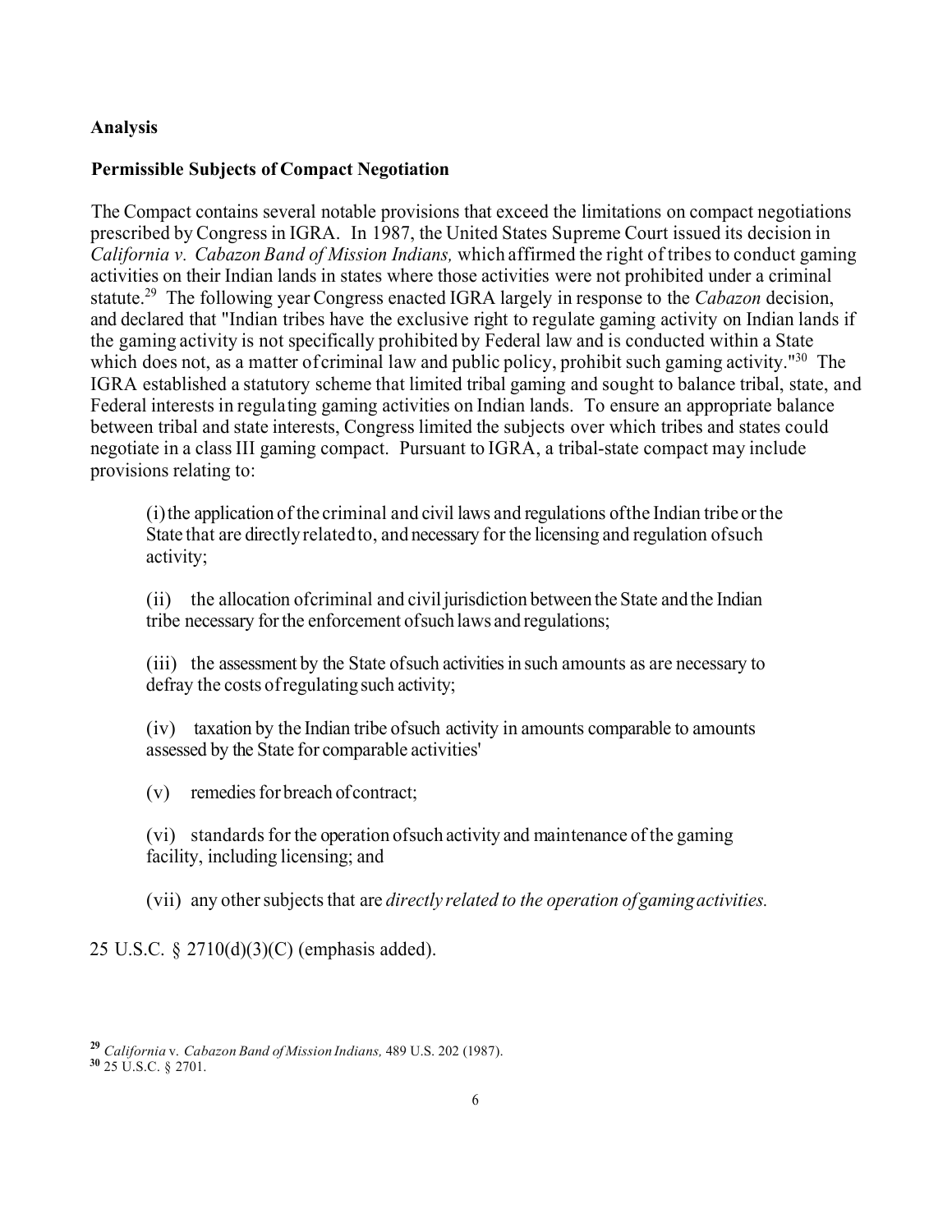Congress included these provisions and required the Secretary review tribal-state gaming compacts to fulfill the Department's trust responsibility to tribes by enforcing these provisions and to protect tribal authority to govern their own affairs. Congress sought to safeguard against states leveraging compact negotiations to impose jurisdiction or influence over matters unrelated to gaming and solely flowing from the Tribe's inherent sovereignty.<sup>31</sup>

Congress included the tribal-state compact provisions to account for states' interests in the regulation and conduct of class III gaming activities, as defined by IGRA.<sup>32</sup> Those provisions limit the subjects over which states and tribes could negotiate a tribal-state compact.<sup>33</sup> In doing so, Congress also sought to establish "boundaries to restrain aggression by powerful states."<sup>34</sup> The legislative history of IGRA indicates that "compacts [should not] be used as subterfuge for imposing state jurisdiction on tribal lands."35 The above referenced provisions limit the subjects over which states and tribes can negotiate a tribal-state compact.

In the Senate debate regarding S.555, which was enacted as the IGRA, Senator Evans stated:

"As we are all aware, many Indian tribes are opposing S.555 at least in part because of the potential of extending State jurisdiction over Indian lands for certain gaming activities. I wish to make it very clear that the committee has only provided for a mechanism to permit the transfer of limited State jurisdiction over Indian lands where an Indian tribe requests such a transfer as part of a tribal-State gaming compact for class III gaming. We intend that the two sovereigns-the tribes and the States-will sit down together in negotiations on equal terms and come up with a recommended methodology for regulating class III gaming on Indian lands. Permitting the States even in this limited say in matters that are usually in the exclusive domain of tribal government has been permitted only with extreme reluctance. As discussed in the committee report, *gambling is a unique situation and our limited intrusion on the right of tribal selfgovernance or State-tribal relations."* 

S. Rep. No. 446, 100th Cong., 2d Sess. 6 (1988), reprinted in 1988 U.S.C.C.A.N. 3071 (emphasis added $)^{36}$ 

We conduct our review of tribal-state gaming compacts against this backdrop. Tribal governments are vested with the inherent authority to regulate gaming activities on their own lands. Congress through

<sup>31 25</sup> U.S.C. § 2702.

<sup>32</sup> *See* 25 U.S.C. §§ 2702(2) and 2710(b)(2)(F).

<sup>33</sup> 25 U.S.C. § 2710(d)(3)(c).

<sup>34</sup> *Rincon Band v. Schwarzenegger,* 602 F. 3d 1019 (9th Cir. 2010) (citing S. Rep. No. 100-446, at 33 (1988) (statement of Sen. John McCain)).

<sup>35</sup> *See* Committee Report for IGRA, S. Rep. 100-446 at 14.

<sup>36</sup> In the same colloquy, Sen. Inouye discussed the compact negotiation process, stating, "There is no intent on the part of Congress that the compacting methodology be used in such areas as taxation, water rights, environmental regulation, and land use." *Id.*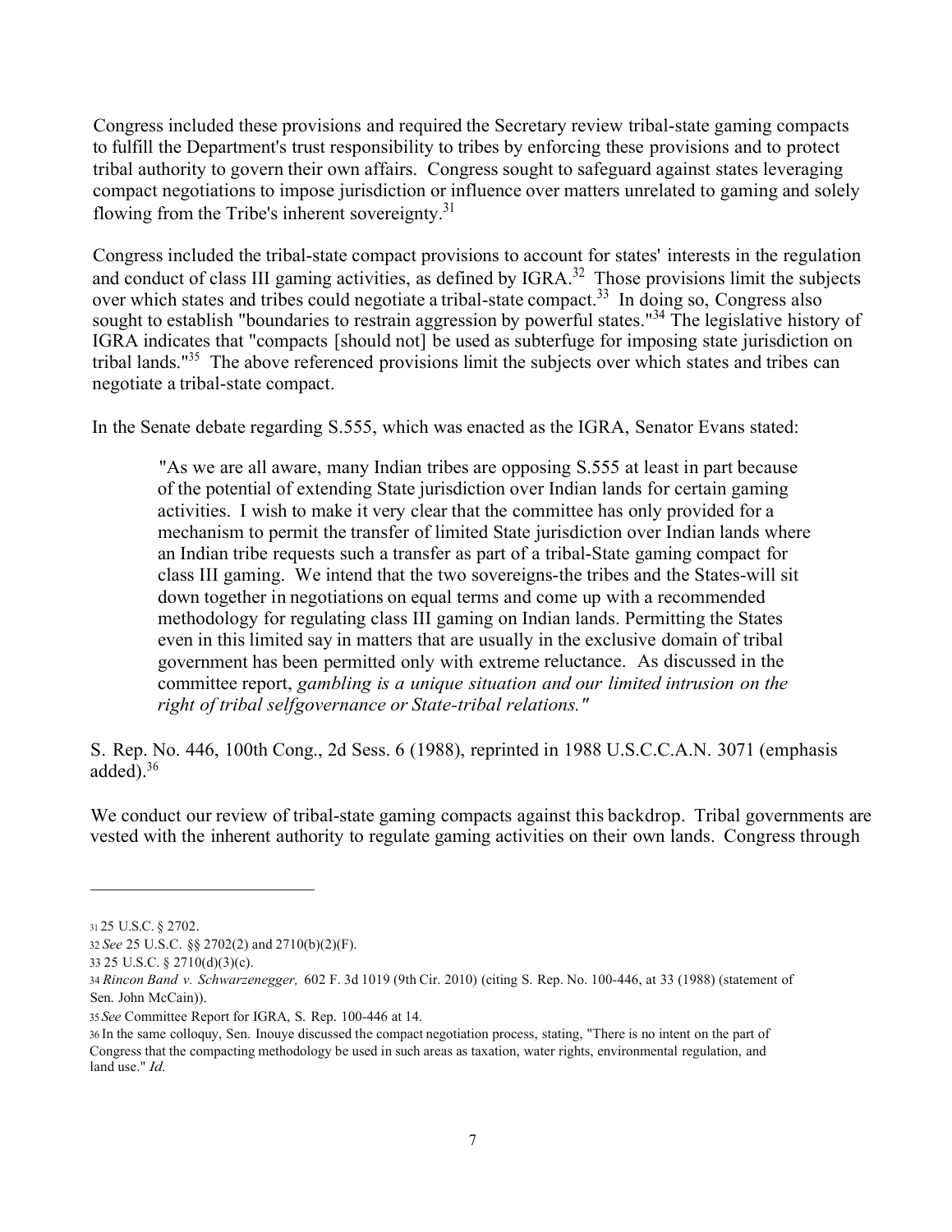IGRA, prescribed a limited scope of a state's regulatory interests in class III gaming activities on Indian lands which are located within the state, provided the state permits the conduct of class III gaming. Therefore, we must view the scope of prescribed state regulatory authority over tribal gaming activities narrowly.<sup>37</sup>

#### **Impermissible Subjects of Compact Negotiations**

When we review a tribal-state compact or amendment submitted under IGRA, we look to whether the provisions fall within the scope of categories prescribed at 25 U.S.C. § 2710(d)(3)(c). One of the most challenging aspects of this review is determining whether a particular provision adheres to the "catchall" category at  $\S 2710 \text{ (d)}(3)(c)$ (vii): "... subjects that are directly related to the operation of gaming activities."

In the context of applying the "catch-all" category, we do not simply ask, 'but for the existence of the Tribe's class III gaming operation, would the particular subject regulated under a compact provision exist?<sup>38</sup> If this question were used to provide the standard for determining whether a particular object of regulation was "directly related to the operation of gaming activities," it would permit states to use tribal-state compacts as a means to regulate tribal activities far beyond that which Congress intended when it originally enacted IGRA.<sup>39</sup> Instead, we must look to whether the regulated activity has a direct connection to the Tribe's conduct of class III gaming activities - "what goes on in a casino - each roll of the dice and spin of the wheel. "40

As tribal gaming has evolved, many tribes have developed businesses or amenities that are ancillary to their gaming activities, such as hotels, conference centers, restaurants, spas, golf courses, recreational vehicle parks, water parks, and marinas. These businesses are often located near or adjacent to tribal

**<sup>37</sup>***See* Testimony of Kevin K. Washburn, Assistant Secretary- Indian Affairs, before the Senate Committee on Indian Affairs, July 23, 2014 (emphasis added):

<sup>&</sup>quot;With regard to compacts, IGRA carefully describes the topics to address in a compact. Congress specifically named six subjects related to the operation and regulation of Class III gaming activity that may be addressed in a compact, and also included a limited catchall provision authorizing the inclusion of provisions for "any other subjects that are directly related to the operation of [Class III] gaming activities." *The Department closely scrutinizes tribal-state gaming compacts and disapproves compacts that do not squarely fall within the topics delineated in IGRA.* For example, Class II gaming is not an authorized subject of negotiation for class III compacts. The regulation of Class II gaming is reserved for tribal and federal regulation."

<sup>38</sup> Under IGRA, it would not be appropriate for tribal-state compacts to provide for state regulation of activities such as tribal housing developments, government programs, or reservation infrastructure Those activities involve intervening factors and otherwise are not "directly related" to class III gaming activities under IGRA.

**<sup>39</sup>** In 2011, we disapproved a proposed tribal-state gaming compact because we determined that it included provisions restricting tribal land use beyond the scope of specific subjects IGRA permits tribes and states to include in class III gaming compacts. *See,* Letter from Donald Laverdure, Principal Deputy Assistant Secretary - Indian Affairs, to Kimberly Vele, President of the Stockbridge-Munsee Community of Mohican Indians (February 18, 2011) (Stockbridge-Munsee Letter). In that instance, the proposed compact restricted the Stockbridge-Munsee Community of Mohican Indians from using the proposed gaming site for any purpose other than class III gaming. 40 *Michigan v. Bay Mills Indian Community,* 572 U.S. 782, 792 (2014).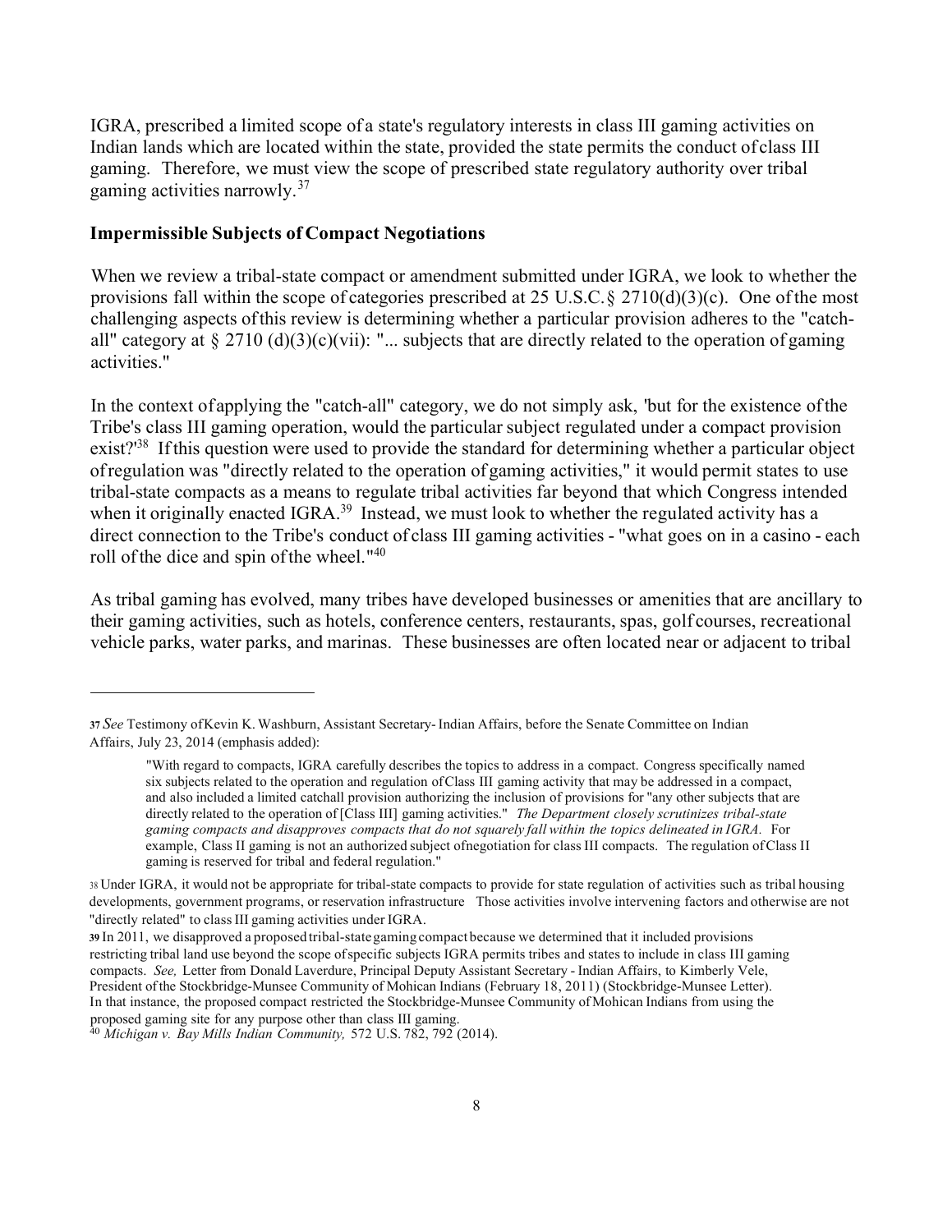gaming facilities and co-branded and co-marketed with the tribal gaming facility. Many times, they are managed with the tribal gaming facility by the business arm of the tribe. However, they ordinarily are not "directly related to the operation ofgaming activities" and therefore not subject to regulation through a tribal-state gaming compact.

Mutually beneficial proximity, or even co-management alone is insufficient to establish a "direct connection" between the businesses and the class III gaming activity.<sup>41</sup> Because IGRA is very specific about the lawful reach of a compact, we interpret these provisions as applying only to the spaces in which gaming actually takes place - roll ofthe dice and spin ofthe wheel - or in the spaces in which other activities directly related to gaming occur. In performing this analysis, we keep in mind the Indian canons of construction and interpret this phrase to the benefit of the tribe. As such, we must construe this provision narrowly and not imply any diminishment of tribal sovereignty that does not exist.

Like many tribes, the Tribe has developed a casino resort complex, the Chukchansi Gold Resort & Casino. Beyond the casino floor where class III gaming is played by patrons on slot machines and various table games, and regulated by the Tribe's Gaming Commission, the Tribe offers multiple restaurant options, a hotel, spa, indoor/outdoor pool, and a conference center. Absent the existence of Class III gaming under IGRA, no State civil regulatory laws or local government zoning ordinances, for example, would apply to the Tribe's hotel, its restaurants, pool, spa, entertainment venue, conference center, or anywhere else on its Tribal [lands.](https://lands.42)<sup>42</sup> We conduct our review of the Compact against this backdrop.

#### *Definitions*

We have repeatedly warned the State that definitions used for "Gaming Facility" and "Project" cause us significant concern because the Compact could be misconstrued to allow the State and its political subdivisions to regulate matters that are not directly related to gaming activities.<sup>43</sup>

These definitions are utilized throughout the Compact and result in the direct regulation of the Tribe and the Tribe's businesses and amenities that are ancillary to gaming activities. Using the "principal

<sup>41</sup> *See, e.g.,* Letter to the Honorable Peter S. Yucupicio, Chairman, Pascua Yaqui Tribe of Arizona, from the Director, Office of Indian Gaming, dated June 15, 2012, at 5, and fn. 9, discussing the American Recovery & Reinvestment Act of 2009 and IRS's "safe harbor" language to reassure potential buyers that tribally-issued bonds would be considered tax

exempt by the IRS because the bonds did not finance a casino or other gaming establishment.<br>42 Under Public Law 280, Congress authorized the State to enforce its criminal laws on the Tribe's lands.

<sup>42</sup> Under Public Law 280, Congress authorized the State to enforce its criminal laws on the Tribe's lands.<br>43 See, e.g., Letter to the Honorable Vincent P. Armenta, Chairman, Santa Ynez Band of Chumash Mission Indians, from Kevin Washburn, Assistant Secretary - Indian Affairs (Dec. 17, 2015) (on file with the Office of Indian Gaming) (noting the Department has repeatedly warned the State of California that the definitions cause the Department concern).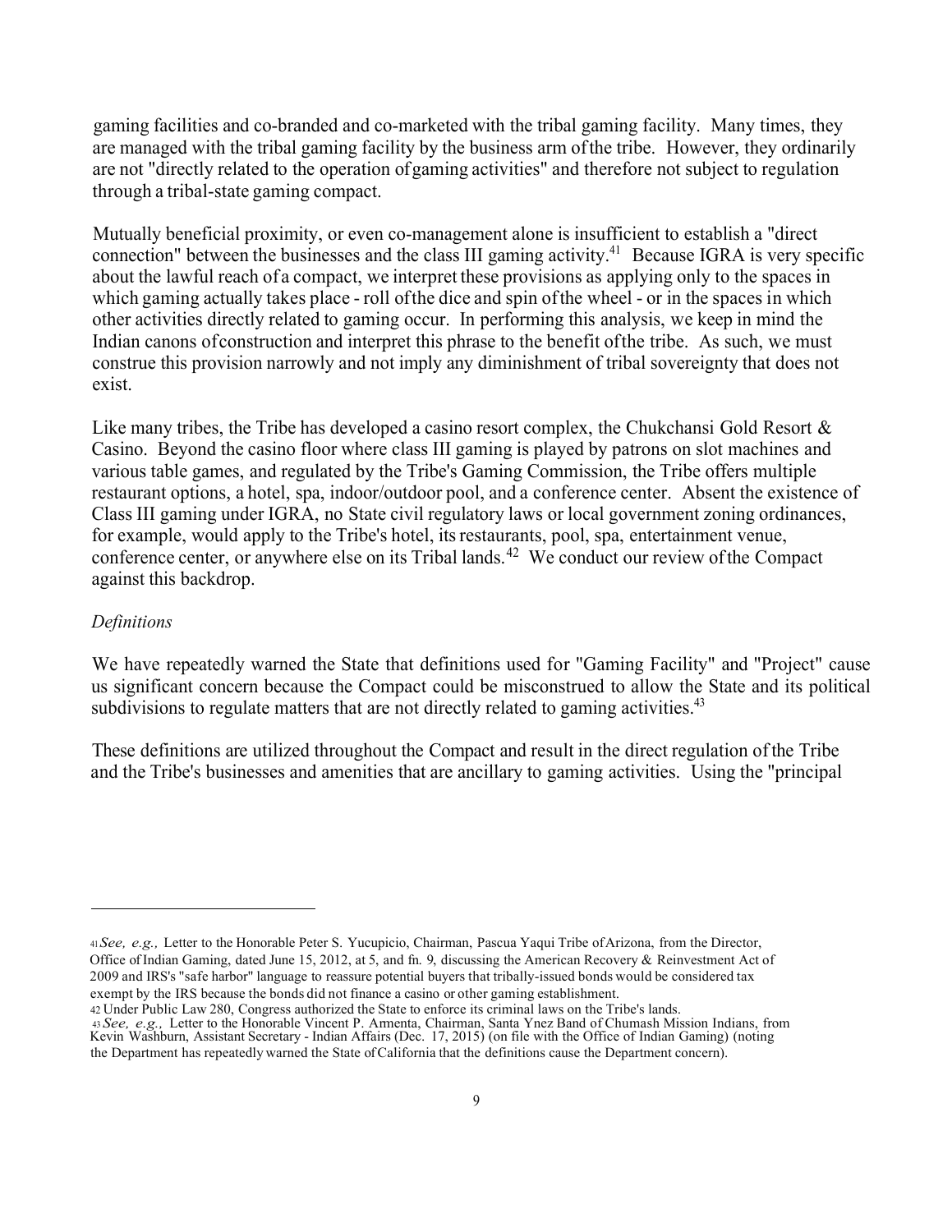purpose" language (as seen in the definition of "Gaming Facility") is subterfuge for use of the "but for" test, which the Department has repeatedly disavowed.<sup>44</sup>

The definition of Gaming Facility creates a broad interpretation of "directly related to the operation of gaming activity" that seeks to impose state regulation beyond building spaces such as the casino floor, vault, surveillance, count, casino management, casino information technology, gaming device and supplies storage areas, that are "directly related to the *operation* of class III gaming activities" and therefore subject to regulation under IGRA and an approved compact (together, "Gaming [Spaces"\).](https://Spaces").45)<sup>45</sup>

The State submitted arguments claiming that the definitions contain limiting phrases to clarify that these definitions do not reach beyond those operations which are "directly related to gaming." Conversely, the Tribe's response explained the resort is interconnected with the gaming facility and noted it is beneficial for the Tribe to have a consistent approach for its patrons and employees at the Casino-Resort. These responses reinforce our concern that the State is using the class III gaming compact process to regulate beyond the spaces in which gaming actually takes place - roll of the dice and spin of the wheel - or in the spaces in which other activities directly related to gaming occur. The State's reliance on "principal purpose" and "but for" as the standard for "directly related" reinforces our conclusion that the State is impermissibly using the Compact to regulate beyond Gaming Spaces. Thus, we reject the State's interpretation of the term "directly related to gaming" and note that it may stifle tribal economic development.

We acknowledge that the Department affirmatively approved the Tribe's 1999 Compact. Looking back, we have concerns with the definitions of Gaming Facility, Gaming Operation, and Project, but note the effect of those definitions in the 1999 Compact were never as broad as presented by this Compact. For example, the 1999 Compact definitions, when coupled with the two-page "Off-Reservation Environmental Impacts" section's language, merely provided for public notice-including to the local government abutting the Tribe's lands, comment, and mitigation provisions, resulting in a limited and reasonable process that did not interfere with the Tribe's authority to govern itself, proceed with a project, or otherwise use its lands.

In contrast, the Compact's definitions of Gaming Facility, Gaming Operation, Project, and Interested Persons, when coupled with requirements in the 30-page Section 11, go far beyond the 1999 Compact.

For example, where the 1999 Compact required notice to the public and the local government, the Compact's definition of Interested Persons that must be notified of the Tribe's contemplated Project under Section 11 now includes:

<sup>44</sup>*Supra* n.40; Letter to the Honorable Chris Wright, Chairman, Dry Creek Rancheria Band of Pomo Indians, from John Tahsuda, Principal Deputy Assistant Secretary- Indian Affairs (Dec. 15, 2017) (noting that activities that are only indirectly related to gaming activities are not proper subjects for tribal-state gaming compacts). 45 25 U.S.C.2710(d)(3)(C).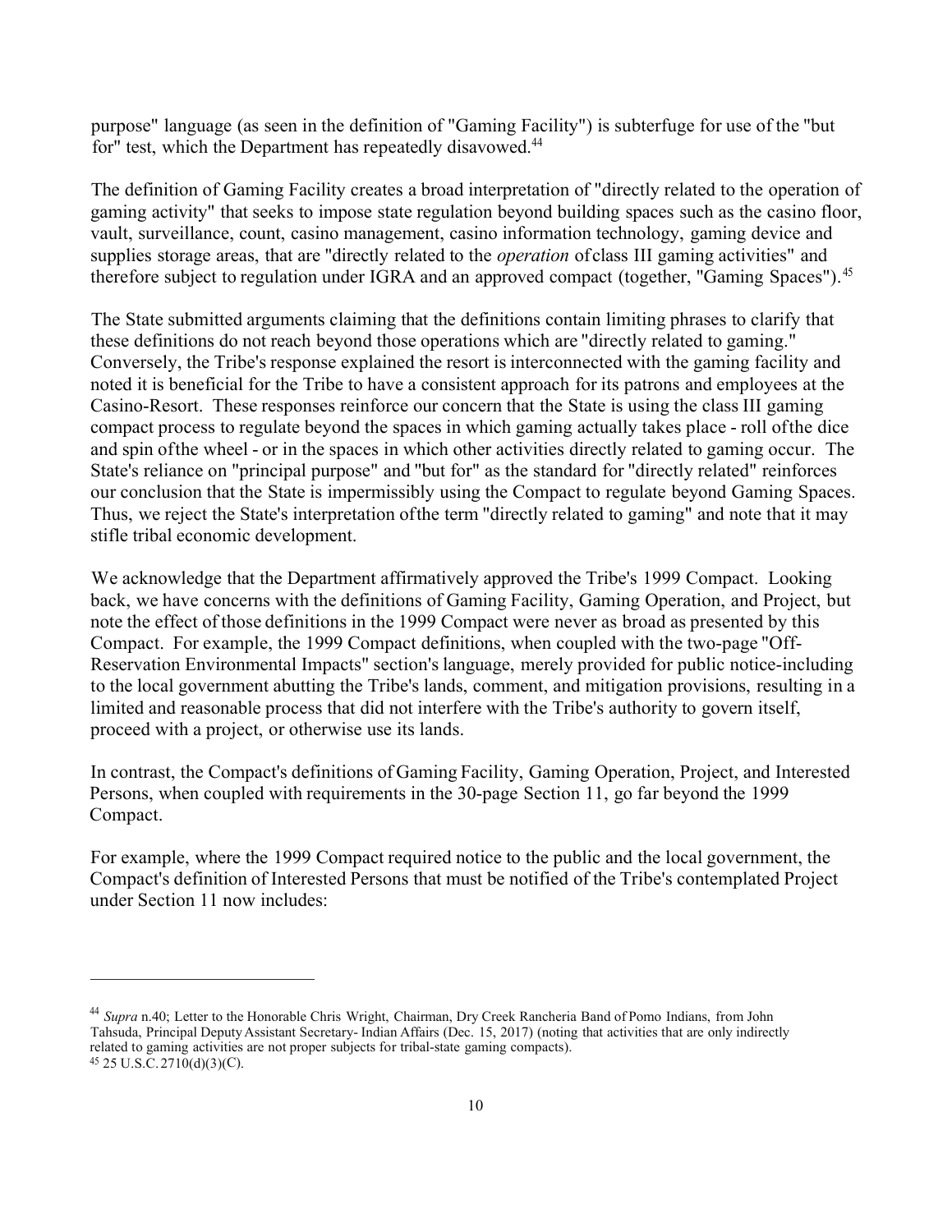(i) all local, state, and federal agencies, which, *if a Project were not taking place on Indian lands, would have responsibility for approving the Project or would exercise authority over the natural resources that may be affected by the Project, (ii) any incorporated city within six (6) miles of the Project,* and (iii) persons, groups, or agencies that request in writing a notice of preparation of a draft tribal environmental impact report described in section 11.0, or have commented on the Project in writing to the Tribe or the County where those comments were provided to the Tribe." (Emphasis added.)

Even if we were to read the definitions of Gaming Facility, Gaming Operation, and Project, to *exclude*  anything beyond the building's Gaming Spaces that are indisputably directly related to the *operation* of class III gaming activities, the Compact's provisions require notice and comment by individuals and entities that have the effect of interfering with the Tribe's ability to govern itself, proceed with a project, or otherwise use its lands.

#### *Environmental Regulation*

Triggered by the definitions discussed above, the Compact at Section 11 requires the Tribe to implement State environmental law and regulations for on-reservation projects. These provisions apply to any construction or renovation at the Gaming Facility- i.e., the entire casino-resort complex and "any activity involving a physical change to the reservation environment, the principal purpose of which is directly related to the activities of the Gaming Operation." Further, section  $11.15(e)$  requires the Tribe to enter into intergovernmental agreements with the County, the City, and Caltrans prior to commencement of a project. Section  $11.15(b)(3)$  requires that these intergovernmental agreements include compensation (payment) from the Tribe to the local governments for mitigation of effects on public safety and for public services provided to the Tribe. In effect, any project funded by, organized by, or related to, the Tribe's gaming business enterprise will trigger these provisions.

As written, these provisions address potential environmental impacts from on-reservation tribal activity that is not directly related to the "roll of the dice and the spin of the wheel." Instead, Section 11 reaches far beyond a renovation of the casino floor, for example, to any renovations in the entire resort complex, and any other renovations or construction of on-reservation business operated by the Tribe's gaming business enterprise. Moreover the requirement to enter into an intergovernmental agreement prior to commencement of a project provides local governments an effective veto over an onreservation Tribal project. Therefore, these provisions, as written, fall outside of the narrow range of topics IGRA permits in a compact and must be disapproved.

The Tribe and the State submitted supplementary information, which argued that these provisions were narrowly tailored to identify and address any potential "negative externalities caused by gaming." The State further argued that the environmental review is effectuated not through application of state law within the reservation, but through a Tribal Environmental Protection Ordinance (TEPO). Section 11.2 ofthe Compact requires that the Tribe adopt an ordinance that "will incorporate the relevant policies and purposes of NEPA [the National Environmental Policy Act] and CEQA [California Environmental Quality Act]." Although this passage is similar to Section 10.8 of the 1999 Compact, the Compact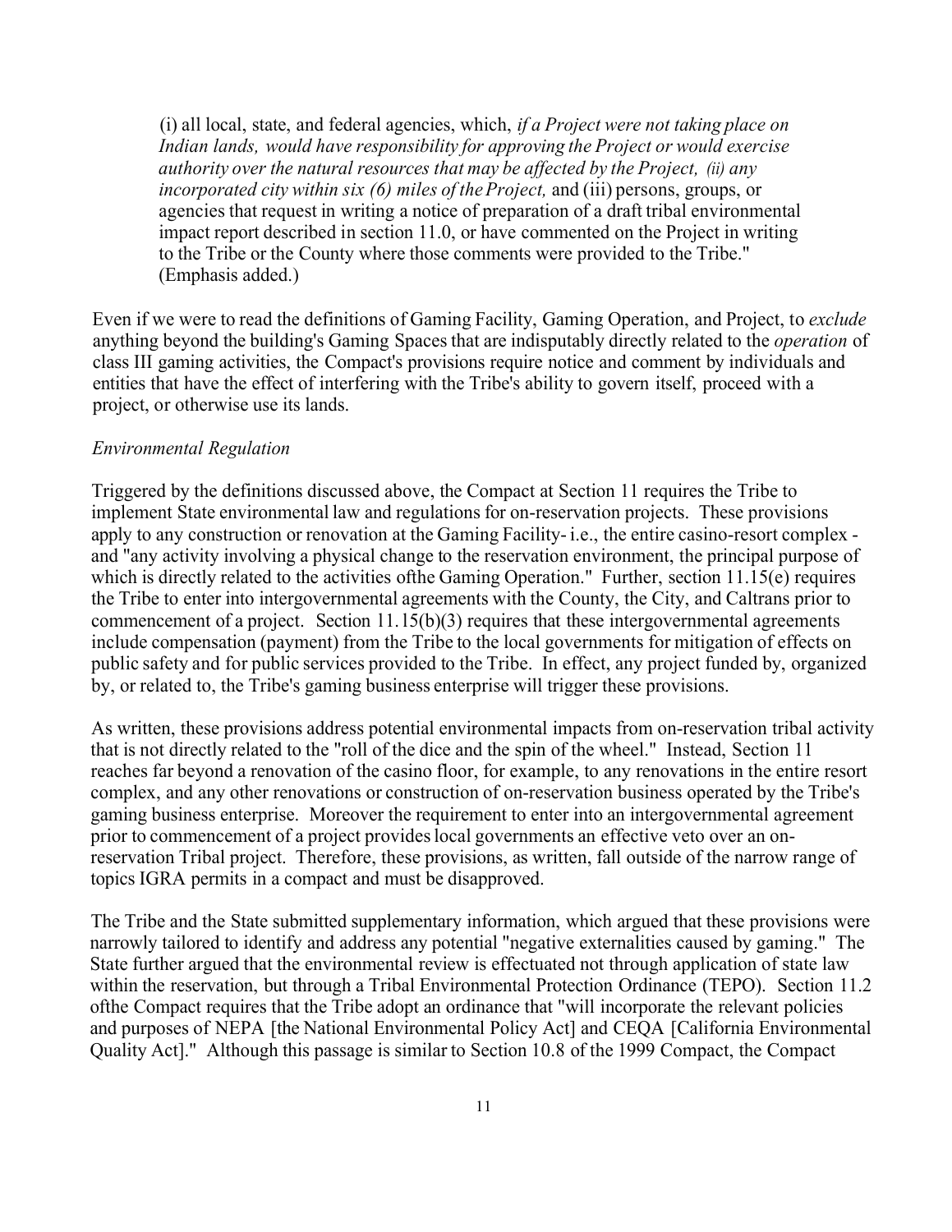goes on to require the Tribe to "submit its [TEPO] to the State" and, "[i]f the State identifies aspects of the [TEPO] that it believes are inconsistent with section 11.0, the matter will be resolved in accordance with the dispute resolution provisions of section 13.0."46 That Section governs dispute resolution, including binding arbitration, which means that the TEPO could ultimately be imposed by an arbitration decision.

Further, at each relevant stage of the Tribe's environmental review process, the Compact requires the Tribe to notify the State of its determination and allow for the State to object to the Tribe's determination. If the State objects and Tribe and the State are unable to resolve the issue, the Compact's environmental dispute resolution sections are triggered, including binding arbitration in some instances.

We are unpersuaded that these provisions are narrowly tailored to address only the potential negative externalities caused by gaming. Further, requiring a Tribe to adopt state law or its equivalent and permitting for the State to review and object to the Tribe's environmental review is effectively one step removed from the direct application of State law on the Tribe's reservation. As noted above, the broad definitions used in the Compact extend the reach of these provisions far beyond potential changes to the Tribe's casino floor.

#### *Tobacco*

The Compact at section 12.2, regulates the Tribe's sales of tobacco, a topic that is well outside of the scope of IGRA's compact provisions. Section 12.2 in relevant part states: "[t]he Tribe will not permit the sales of tobacco products to persons under age twenty-one (21)." This provision directly regulates the Tribe's sales of tobacco products. In 2004, the Department severed a provision in the model Oklahoma gaming compact because it included tobacco.<sup>47</sup> Similarly, in 2012, the Department disapproved a compact between the State of Massachusetts and the Mashpee Wampanoag Tribe because that compact included several topics outside the scope of IGRA's compact provisions.<sup>48</sup> In both cases the Department pointed to IGRA's text and legislative history as prohibiting states from using the IGRA compact process as subterfuge for imposing state jurisdiction on Tribes concerning issues not related to gaming.

The State responded to our concerns on this issue by noting that "Federal law presently prohibits retailers from selling tobacco products to anyone under 21 years of age. 21 U.S.C. § 387f(d). Thus, under federal law, the Tribe is not authorized to sell tobacco products to anyone under the age of 21." This does not change our concern that this provision is not directly related to gaming. The regulation

<sup>46</sup> Compact § 11.2.

<sup>&</sup>lt;sup>47</sup> See, e.g., Letter to the Honorable Kenneth Blanchard, Governor Absentee Shawnee Tribe of Oklahoma, from the<br>Principal Deputy Assistant Secretary - Indian Affairs, dated Dec. 17, 2004, approving the 2004 Oklahoma compa severing Part 15D which related to the Tobacco Compact.

<sup>48</sup> Letter to the Honorable Cedric Cromwell, Chairperson, Mashpee Wampanoag Tribe, from Kevin Washburn, Assistant Secretary- Indian Affairs, dated Oct. 12, 2012, disapproving the Tribe's 2012 compact.